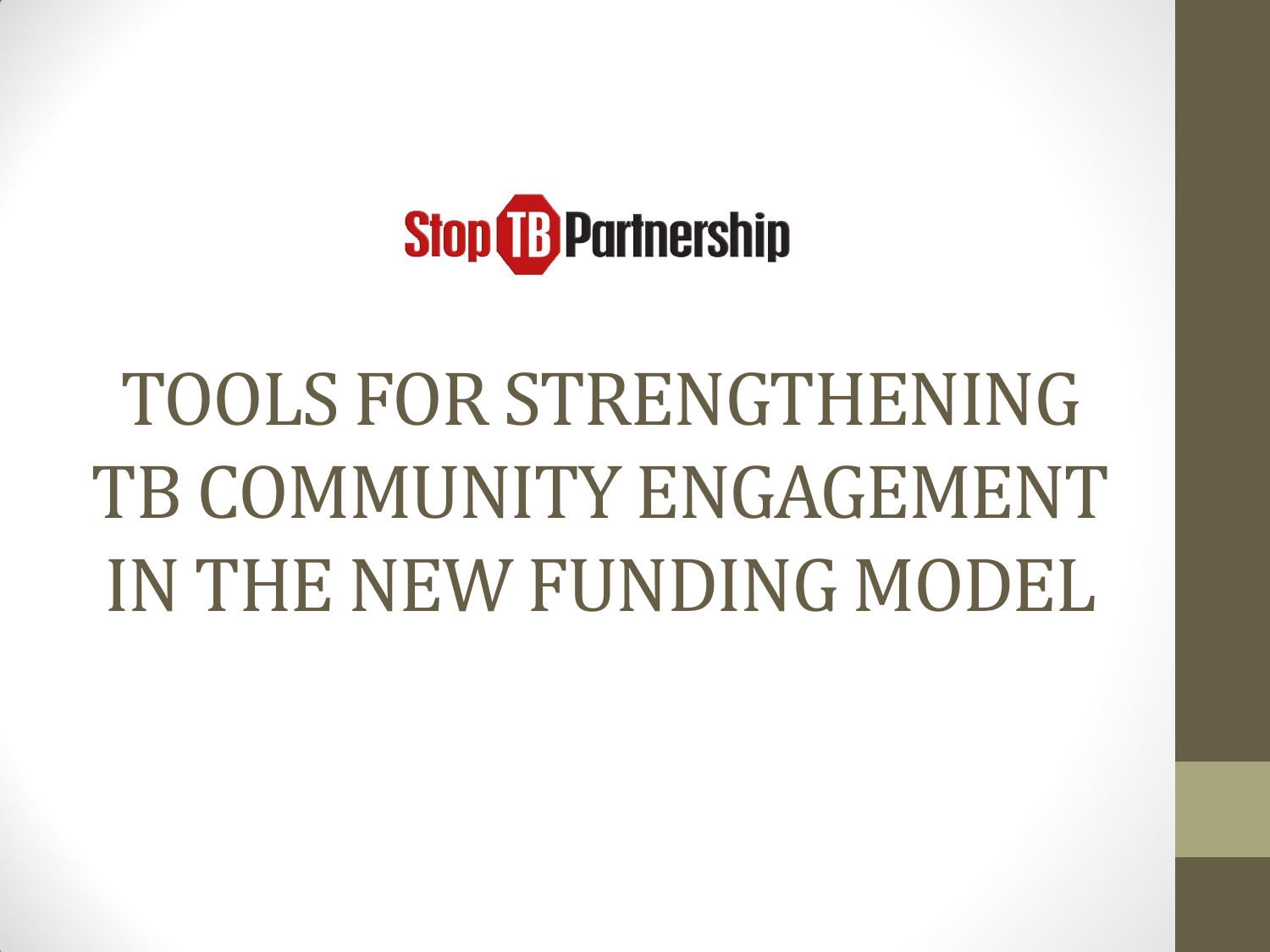#### **RESOURCES**

• Key Affected Populations in the Context of TB.

• Community Systems Strengthening in the Context of TB

• Meaningful Engagement of TB Communities in TB Reviews and National Planning

• Gender Assessment Tool for National TB and HIV responses <sup>2</sup>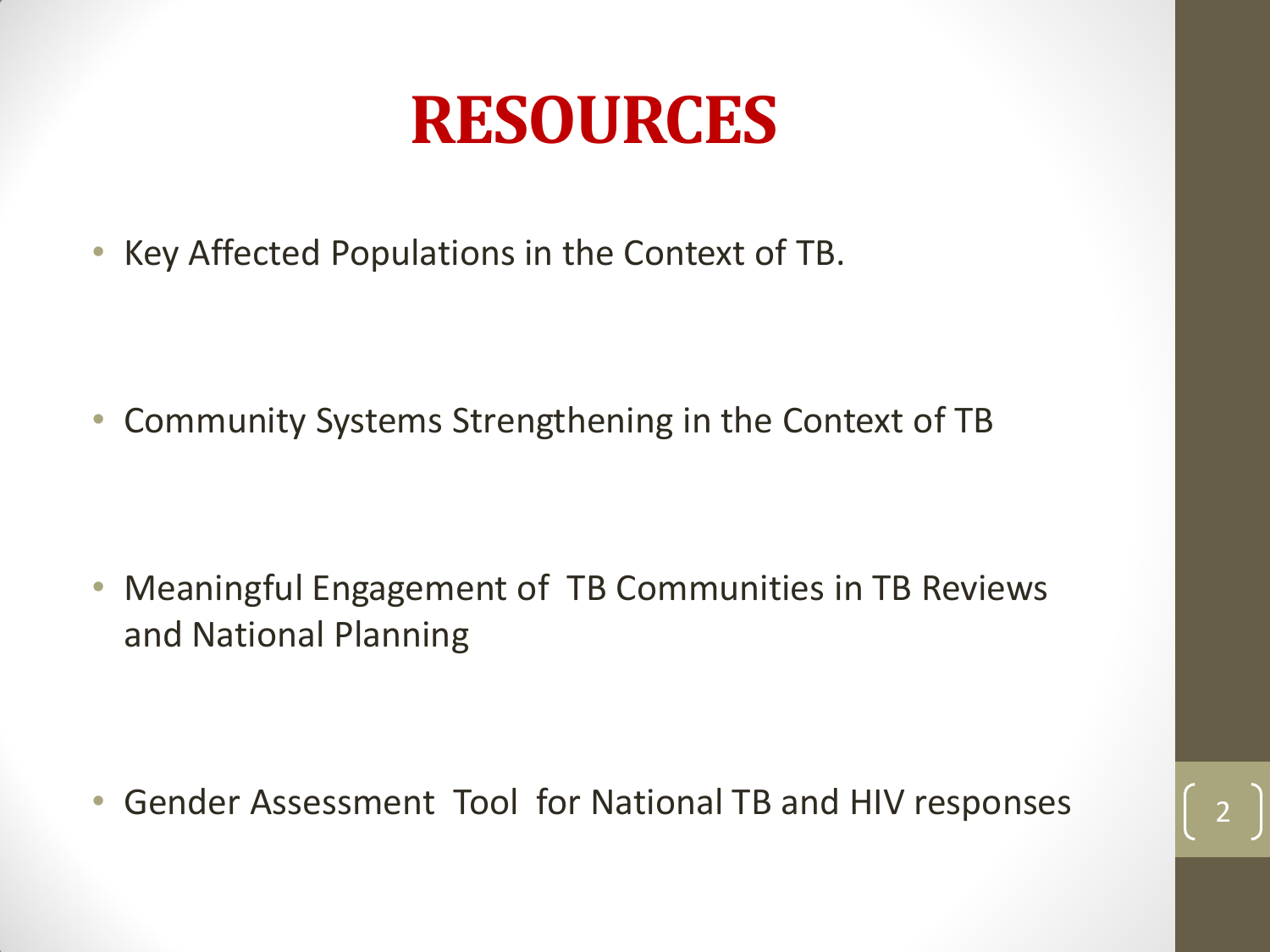## **Who Are the Key Affected Populations?**

**People at increased risk of TB because of biological risks such as compromised immunity . For example:**

- PLHIV
- Diabetics
- Silicosis and other dust related lung disorders
- Smokers
- Alcohol abusers

#### **People who have increased exposure to TB bacilli due to where the live or work – overcrowding, poor ventilation. For example**

3

- Contacts of TB patients (in households, workplaces, educational facilities)
- Incarcerated people (prisoners)
- Miners, mining-affected population
- Slum dwellers in urban settings
- People living in hostels
- Health care workers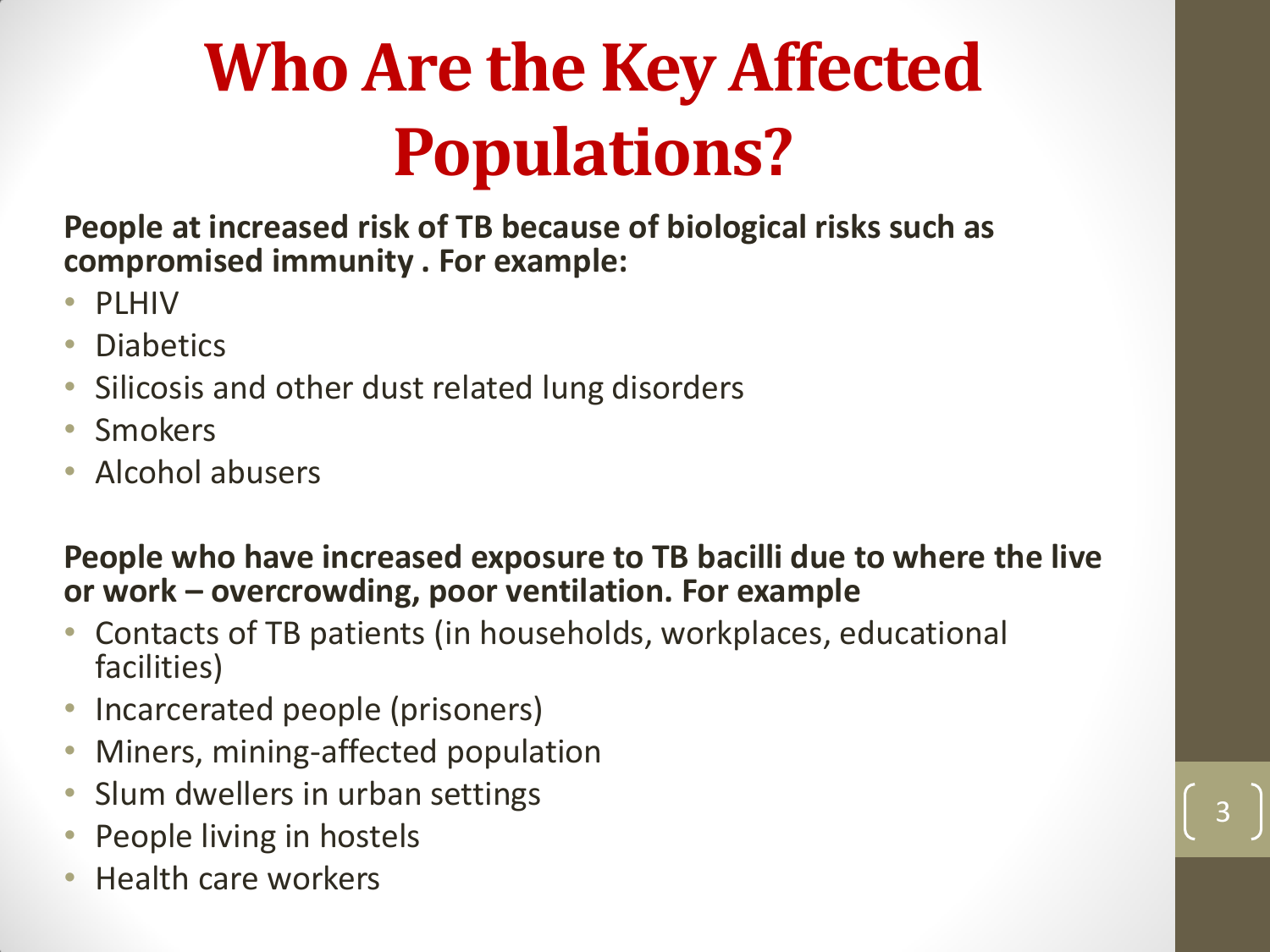### **KAPs Continued……..**

**People who have limited access to health services due to gender, geography, limited mobility, legal status, stigma. For example:**

- Women and children in settings of poverty
- Geography (Remote populations, Deep sea fishermen)
- Limited mobility (Homeless, Elderly, People living with physical and mental disabilities)
- Migrants, refugees and internally displaced people
- Indigenous peoples and ethnic minorities
- Stigmatised (Sex workers and victims of sex trafficking, People who use drugs, Men who have sex with men)

4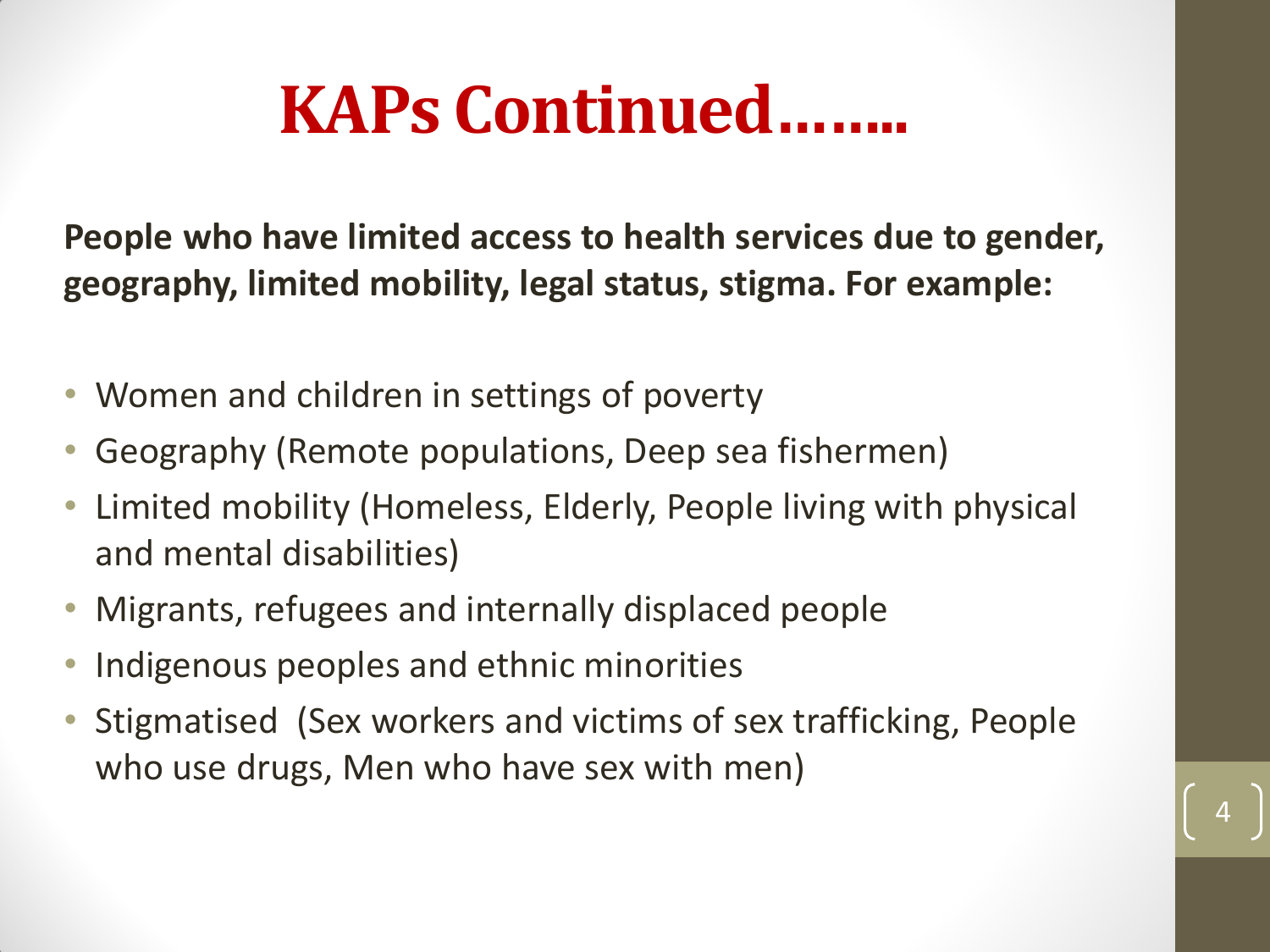## **Community Systems Strengthening in TB**

- The *goal* of CSS in the TB response is to achieve improved outcomes in TB. Community systems strengthening (CSS) is therefore an *approach* that promotes the development of informed, capable and coordinated communities and enables them to contribute to the long-term sustainability
- Health system extends deep into communities… Because vulnerable populations are often the hardest to reach we need to leverage and strengthen these systems to effectively deliver
- To improve knowledge of, and access to, improved health service delivery and achieve improved outcomes for health programs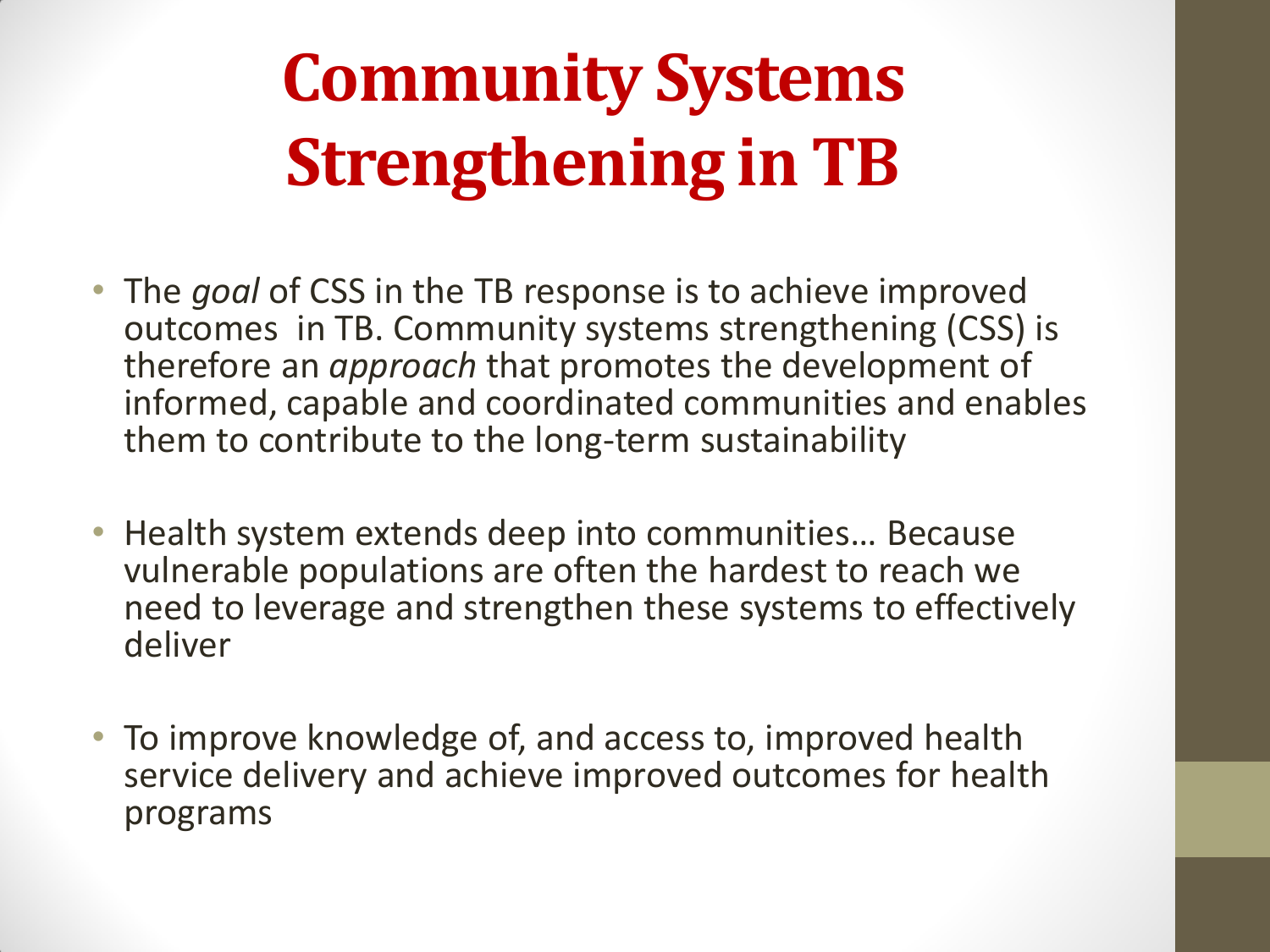#### **Key Features of Community Systems Strengthening in TB**

**Intervention 1: Community based monitoring for** accountability

**Intervention 2: Advocacy for social accountability** 

**Intervention 3:** Social mobilization, building community linkages, collaboration and coordination

**Intervention 4:** Institutional capacity building, planning and leadership development in the community sector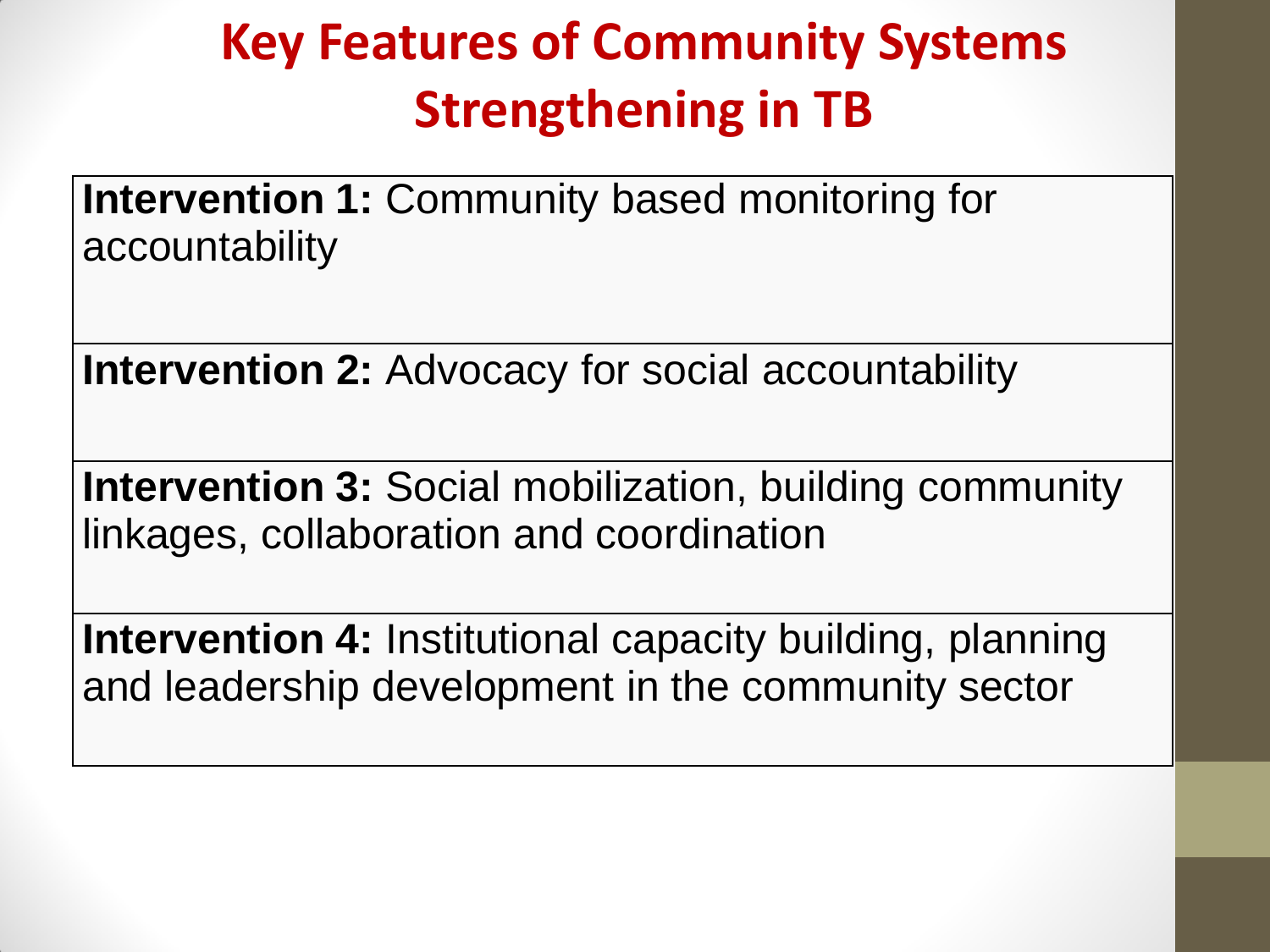## **Examples Relevant to TB**

- Monitoring of service access in neglected areas eg access TB testing services for refugees
- Accurate collection of community feedback on eg TB diagnosis or treatment collection points. (documentation for policy)
- Meetings to consult with key community groups or to Build community referral networks
- Resource mobilisation proposal development
- Capacity building of staff and community volunteers
- Volunteer retainer and management system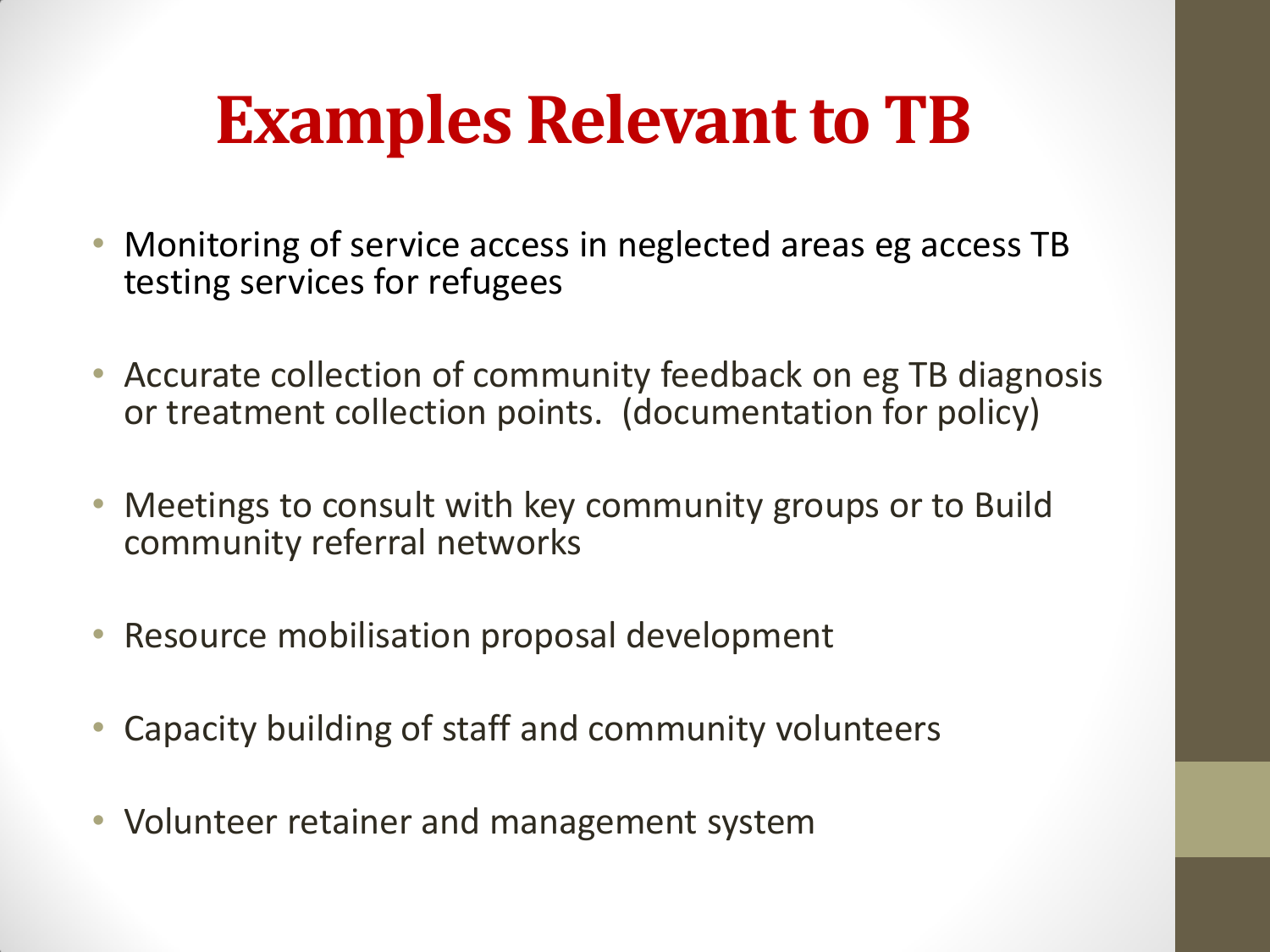## **Participation in TB National Planning and Reviews**

- Situational analysis to understand the community contribution
- Community stakeholder consultations and maximising existing structures and networks
- How to ensure communities form an intergral part of the review process
- Framing the right community questions
- Financing the community response